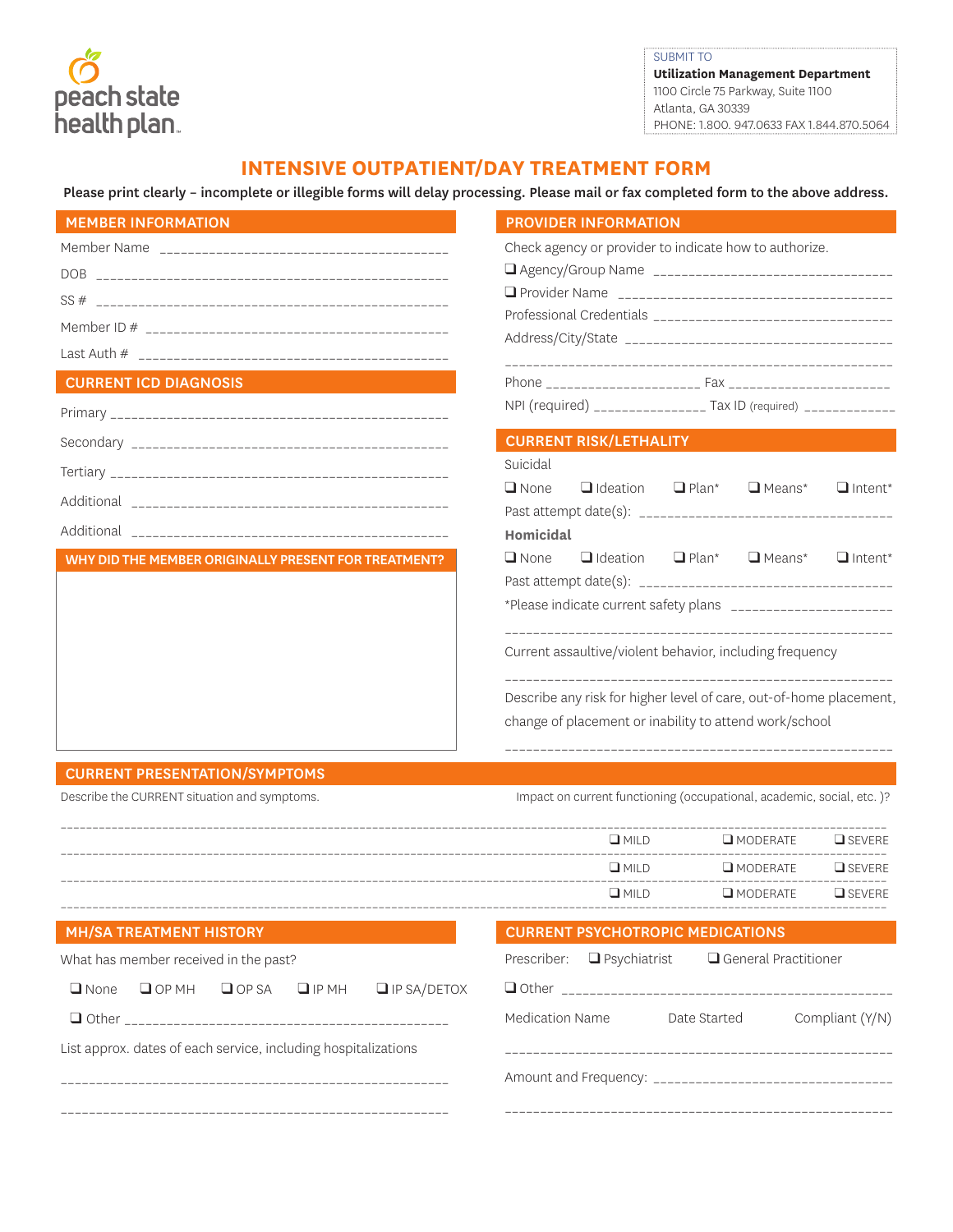Has a psychiatric evaluation been completed? ■ Yes \_\_\_\_\_\_\_\_\_\_\_\_\_\_(date) ■ No / If no, indicate why this has not been completed.

| <b>SUBSTANCE USE DISORDER</b>                                                                                                                           |                      |                       |                                                                                                                       |                                                                                                                                      |  |  |
|---------------------------------------------------------------------------------------------------------------------------------------------------------|----------------------|-----------------------|-----------------------------------------------------------------------------------------------------------------------|--------------------------------------------------------------------------------------------------------------------------------------|--|--|
| $\Box$ None<br>$\Box$ By History                                                                                                                        | □ Current/Active Use |                       |                                                                                                                       |                                                                                                                                      |  |  |
| <b>DRUG</b>                                                                                                                                             | <b>AMOUNT</b>        | <b>FREQUENCY</b>      | <b>FIRST USE (DATE)</b>                                                                                               | <b>LAST USE (DATE)</b>                                                                                                               |  |  |
|                                                                                                                                                         |                      |                       |                                                                                                                       |                                                                                                                                      |  |  |
|                                                                                                                                                         |                      |                       |                                                                                                                       |                                                                                                                                      |  |  |
|                                                                                                                                                         |                      |                       |                                                                                                                       |                                                                                                                                      |  |  |
|                                                                                                                                                         |                      |                       |                                                                                                                       |                                                                                                                                      |  |  |
|                                                                                                                                                         |                      |                       |                                                                                                                       |                                                                                                                                      |  |  |
| Is member attending AA/NA meetings? $\Box$ Yes $\Box$ No                                                                                                |                      |                       |                                                                                                                       |                                                                                                                                      |  |  |
|                                                                                                                                                         |                      |                       |                                                                                                                       |                                                                                                                                      |  |  |
| <b>RELAPSE HISTORY</b>                                                                                                                                  |                      |                       |                                                                                                                       |                                                                                                                                      |  |  |
|                                                                                                                                                         |                      |                       |                                                                                                                       |                                                                                                                                      |  |  |
|                                                                                                                                                         |                      |                       |                                                                                                                       |                                                                                                                                      |  |  |
|                                                                                                                                                         |                      |                       |                                                                                                                       |                                                                                                                                      |  |  |
|                                                                                                                                                         |                      |                       |                                                                                                                       |                                                                                                                                      |  |  |
| <b>TREATMENT DETAILS</b>                                                                                                                                |                      |                       |                                                                                                                       |                                                                                                                                      |  |  |
|                                                                                                                                                         |                      |                       | What therapeutic approach (e.g. evidence-based practice, therapeutic model, etc.) is being utilized with this member? |                                                                                                                                      |  |  |
|                                                                                                                                                         |                      |                       |                                                                                                                       |                                                                                                                                      |  |  |
| Member's current level of motivation?<br><b> Q</b> None <b>Q</b> Minimal <b>Q</b> Moderate  Q High                                                      |                      |                       |                                                                                                                       |                                                                                                                                      |  |  |
|                                                                                                                                                         |                      |                       |                                                                                                                       |                                                                                                                                      |  |  |
|                                                                                                                                                         |                      |                       |                                                                                                                       |                                                                                                                                      |  |  |
|                                                                                                                                                         |                      |                       |                                                                                                                       |                                                                                                                                      |  |  |
|                                                                                                                                                         |                      |                       |                                                                                                                       | What other services are being provided to this member that are not requested in this OTR? Please include frequency _________________ |  |  |
|                                                                                                                                                         |                      |                       |                                                                                                                       |                                                                                                                                      |  |  |
|                                                                                                                                                         |                      |                       |                                                                                                                       |                                                                                                                                      |  |  |
| Is care being coordinated with member's other service providers? $\Box$ Yes $\Box$ No $\Box$ N/A                                                        |                      |                       |                                                                                                                       |                                                                                                                                      |  |  |
| Has information been shared with PCP regarding behavioral health provider contact information, presenting problem, date of initial visit, diagnoses and |                      |                       |                                                                                                                       |                                                                                                                                      |  |  |
| <b>TREATMENT GOALS</b>                                                                                                                                  |                      |                       |                                                                                                                       |                                                                                                                                      |  |  |
| Describe measurable goals and treatment plan agreed upon by member.                                                                                     |                      |                       |                                                                                                                       |                                                                                                                                      |  |  |
| <b>MEASURABLE GOAL</b>                                                                                                                                  |                      | <b>DATE INITIATED</b> |                                                                                                                       | <b>CURRENT PROGRESS</b> (PLEASE NOTE SPECIFIC PROGRESS MADE.)                                                                        |  |  |
|                                                                                                                                                         |                      |                       |                                                                                                                       |                                                                                                                                      |  |  |
|                                                                                                                                                         |                      |                       |                                                                                                                       |                                                                                                                                      |  |  |
|                                                                                                                                                         |                      |                       |                                                                                                                       |                                                                                                                                      |  |  |